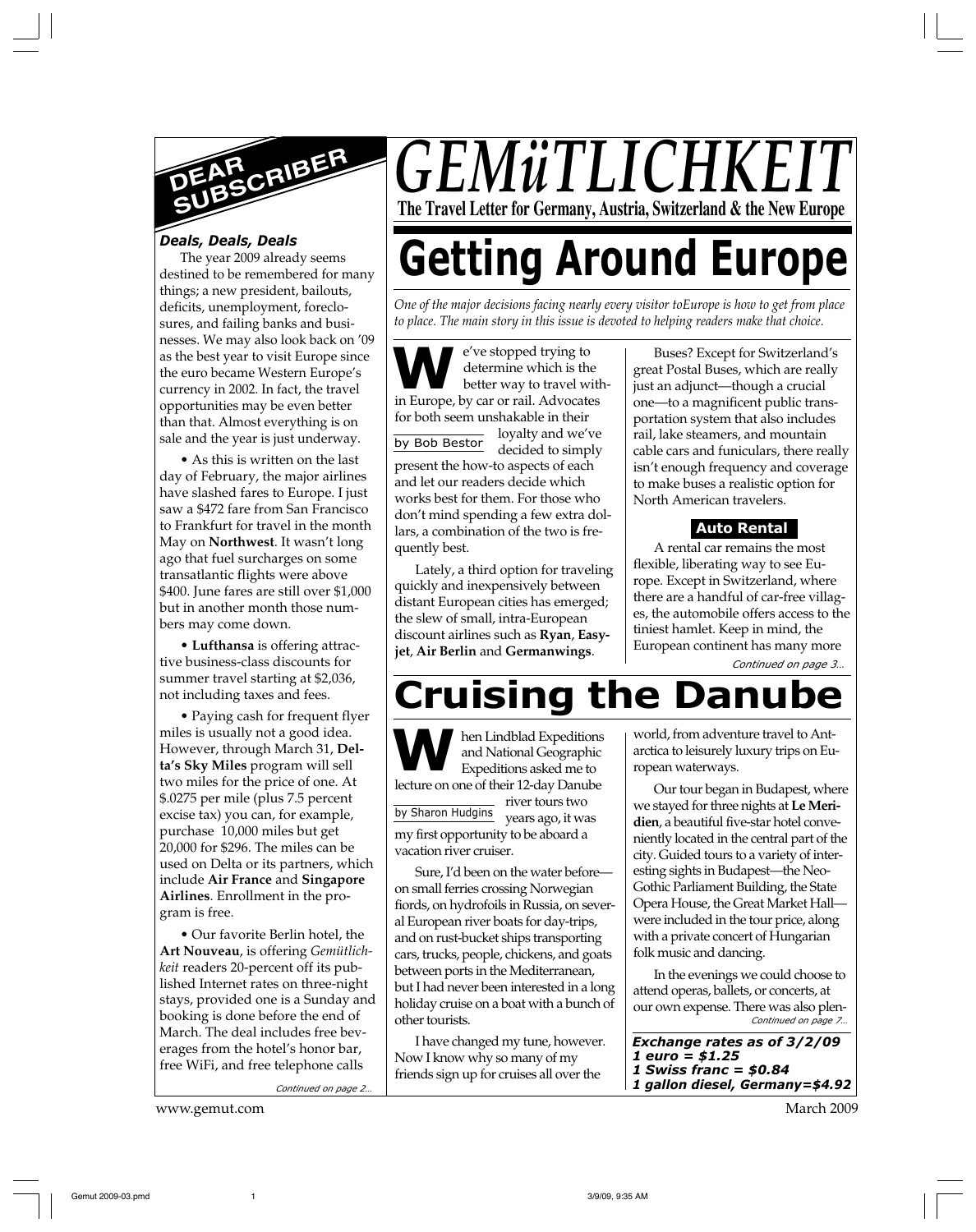## *DEAR SUBSCRIBER Continued from page 1*

throughout Germany. The Art Nouveau's 10-percent anytime offer to *Gemütlichkeit* readers remains in effect. Go to www.hotelartnouveau.de.

• Cruise companies are desperate to fill cabins. David Rowell of TheTravelInsider.info, a longtime friend of *Gemütlichkeit*, invites readers to join him on perhaps the most interesting Germany riverboat itinerary I've seen; it starts in Trier, then zigzags to Bernkastel, Zell, Cochem, Koblenz, Mainz, Heidelberg, Miltenberg, Wertheim, Würzburg, Bamberg, and Nürnberg. There are more details in our News/Deals column on page eight, but the very low price, starting at \$1499 per person, reflects the times. An added incentive: book his cruise and David will buy you a full year of *Gemütlichkeit*.

• For the first time in my memory, the prices for some of Eurail's most popular passes, the 21-country Global passes, and the three, four, and five-country Select passes, were lowered for the new year instead of raised. Through March 31, you can book **Eurostar** between London and Paris and London and Brussels for \$81 (go to www.gemut.com and click "Rail passes & Tickets" under "Plan Your Trip" in the right-hand column).

• Hotels throughout the world are cutting prices. The above-mentioned Mr. Rowell recently booked a room at Las Vegas's **Sahara** for \$22. The deals aren't quite that good in Europe, but almost. The www.gemut.com online booking engine (affiliated with Booking.com) is full of entries that look like this: "Rate for three nights, Double Room,  $€807$  €477." In this case, the hotel is the five-star **Sofitel Munich Bayerpost**. Less upscale hotels are discounting as well; the three-star **Hotel Galleria** shows a three-night double room price reduced from €405 to €165. A good strategy with this booking engine is to find a hotel with a good price but which has an average reviewer score of 8.0 or more. For example, **Star Inn Hotel München's** price is only discounted from E228 to E198 (about \$84 per night) but gets an overall rating of 8.2. In late 2007, I stopped by Munich's **Hotel Adria**, our headquarters during many visits in the late '80s and early '90s. I am pleased to report that it has been restored to its former charm. It is in a lovely neighborhood, an easy walk to the center, gets a 7.8 rating from former guests, and is priced about \$100 per night.

• If you're a little adventurous, at Hotwire.com you could, at press time, book a five-star hotel (exactly which one isn't known until a nonrefundable booking is made) for \$146. A 3.5 star, which Hotwire says includes Hilton, Crowne Plaza, and Millennium, was \$65.

Biddingfortravel.com continues to report successful Priceline.com

www.gemut.com http://theeuropetraveler.com

hotel bids at four and five-star hotels in major European cities as low as \$43. Here are a few: **Marriott Berlin**, \$80; **Intercontinental Frankfurt**, \$77; **Munich Marriott**, \$55; **Hamburg Maritim**, \$65; **Renaissance Düsseldorf**, \$60; **Mövenpick Stuttgart Airport**, \$85; **Mövenpick Prague**, \$43; **Renaissance Salzburg**, \$60; **Marriott Prague**, \$55; **Sofitel Budapest**, \$76; **Marriott City Centre**, Vienna, \$105; and **Central Zürich Marriott**, \$96. Remember these are rates obtained only by bidding at Priceline.com. Bids are made by rating category five-star, four-star, three-star, etc. and by geographic area. You might not get the above hotels but if you bid in the four and five-star categories it's hard to go wrong. Before bidding, check Biddingfortravel.com.

Given the deals on airfares, car rentals, rail travel, and especially hotels, *plus* a euro currently at about 1.25 dollars, the outlook for affordable European travel is indeed rosy.—RHB

#### **Using Gemütlichkeit**

• Hotel prices listed are for one night. Discounts are often available for longer stays. • All hotel prices include breakfast unless other-

wise noted.

• Local European telephone area codes carry the "0" required for in-country dialing. To phone establishments from outside the country, such as from the USA, do not dial the first "0".

#### **Logging on to Our Website**

Back issues in PDF format from January 1993, except for the most recent 10, are available free to subscribers only at www.gemut.com (click on "Members"). To access the issues, enter the user name and password published in this space each month. The new codes are:

User Name: **rent** Password: **9293**

| <b>GEMÜTLICHKEIT</b><br><b>Vol. 23, No. 2</b>                                                                                                        | <b>HOTEL RESTAURANT RATING KEY</b> |              |                            |              |
|------------------------------------------------------------------------------------------------------------------------------------------------------|------------------------------------|--------------|----------------------------|--------------|
| March 2009<br>The Travel Letter for Germany, Austria, Switzerland & the New Europe                                                                   | <b>Rating Scale</b>                | <b>Scale</b> | <b>Restaurant Criteria</b> |              |
| <b>Robert H. &amp; Elizabeth S. Bestor</b><br><b>Publishers:</b><br>Nikki Goth Itoi<br><b>Executive Editor:</b><br><b>Contributors:</b><br>Tom Bross | Excellent                          | $16 - 20$    | Food                       | 65%          |
|                                                                                                                                                      | Above Average                      | 12 - 15      | Service                    | 20%          |
|                                                                                                                                                      | Average                            | $8 - 11$     | Atmosphere                 | 15%          |
| <b>Sharon Hudgins</b>                                                                                                                                | Adequate                           | - 7<br>4 -   |                            |              |
| <b>Thomas P. Bestor</b><br><b>Consulting Editor:</b><br><b>Online Services:</b><br><b>Kurt Steffans</b>                                              | Unacceptable                       | $0 - 3$      |                            |              |
| <b>Subscriber Travel Services:</b><br><b>Andy Bestor, Laura Riedel</b>                                                                               | <b>Hotel Rating Criteria</b>       |              | <b>Value Rating</b>        | <b>Scale</b> |
| Gemütlichkeit (ISSN 10431756) is published 10 times each year by UpCountry                                                                           | People/Service                     | 30%          | Outstanding Value          | $17 - 20$    |
| Publishing, 288 Ridge Road, Ashland OR 97520. TOLL FREE: 1-800/521-<br>6722 or 541/488-8462, fax: 541/488-8468, e-mail travel@gemut.com. Web         | Location/Setting                   | 15%          | Very Good Value            | 12 - 16      |
| site: www.gemut.com. Subscriptions are \$67 per year for 10 issues. While                                                                            | Guestrooms                         | 30%          | Average Value              | $9 - 11$     |
| every effort is made to provide correct information, the publishers can make<br>no guarantees regarding accuracy.                                    | Public rooms                       | 5%           | <b>Below Average Value</b> | $5 -$<br>- 8 |
| <b>POSTMASTER: SEND ADDRESS CHANGES TO:</b>                                                                                                          | Facilities/Restaurant              | 20%          | A Rip-Off                  | 0 -<br>Δ     |
| Gemütlichkeit, 288 Ridge Road., Ashland OR 97520                                                                                                     |                                    |              |                            |              |

Gemütlichkeit 2 March 2009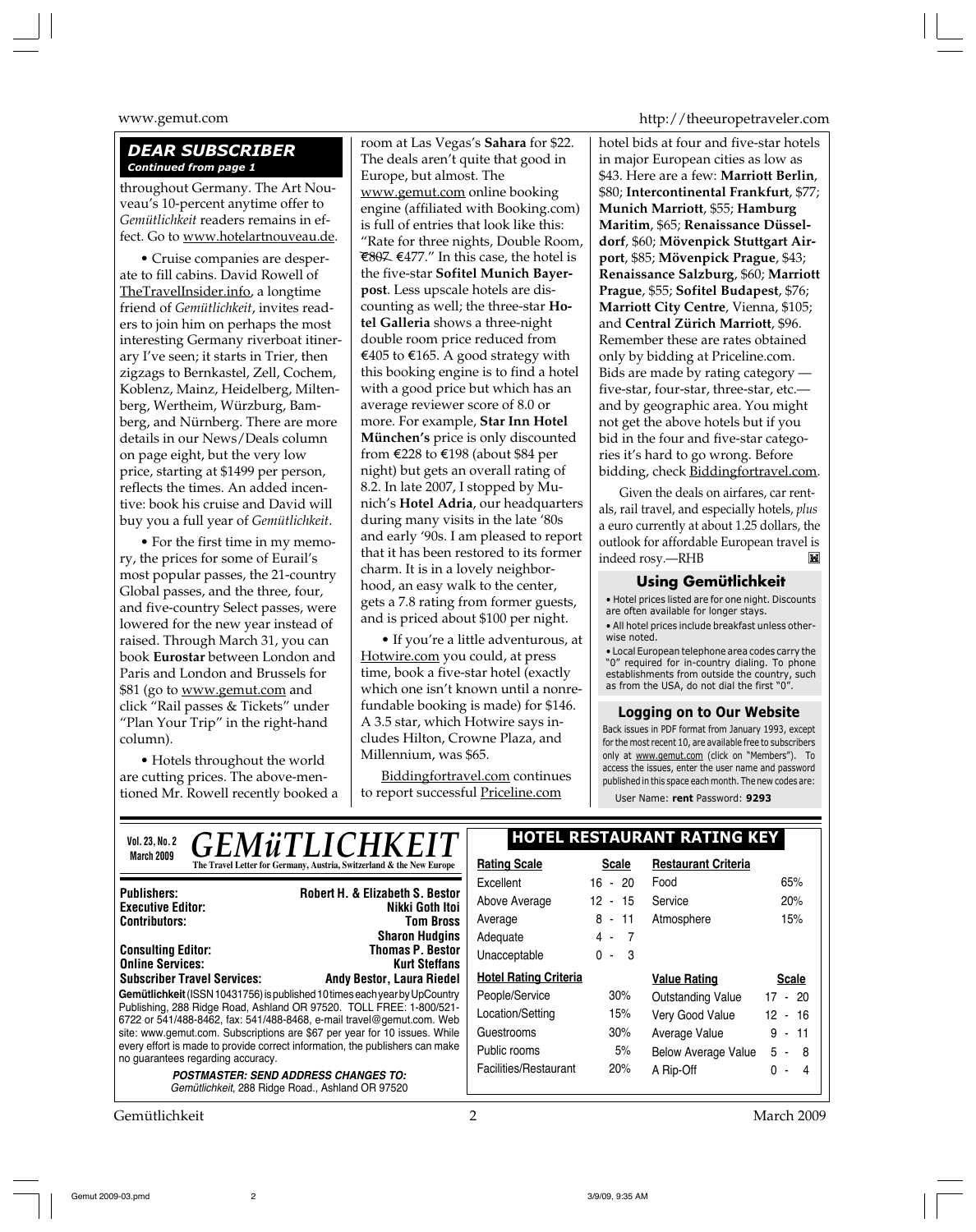#### http://theeuropetraveler.com www.gemut.com

#### *GETTING AROUND Continued from page 1*

miles of paved roads than passenger rail lines.

Our best advice when renting a car in Europe is to keep it as simple.

• Ordinary economy, compact, and midsize cars with manual transmission are the most plentiful, least expensive vehicles, and are suitable for the vast majority of travelers.

• Except where the purchase of collision and theft insurance is required, such as in Italy, and in some cases Ireland, rely on a credit card for the insurance. It's free and zero deductible.

• For additional savings in countries such as Germany, Austria, Italy and Switzerland, where airport and rail station fees range from 16 to 20 percent of the total rental cost, try to commence the rental at a city location (there is no fee for returning a rental car to an airport or rail station).

• To avoid international one-way charges of from about \$75 to \$3000, return the car to a city in the same country in which it was rented.

• Rely on one driver. Adding a second driver to most rental contracts costs from \$6 to \$25 per day.

• All things equal, it's better to commence the rental in a major city; rental stations in smaller towns don't have the selection of vehicles (especially automatics) nor are they used to dealing with English-speaking customers. They may, for example, assume you're like their European customers and plan to purchase optional insurance. As you'll see in a few paragraphs, this can lead to expensive misunderstandings.

**Small Adjustments Can Mean Big Savings:** Here's an example of how to spend a lot more on a car rental than is needed: Two couples, the Smiths and the Thompsons, are flying to Frankfurt and need a car for two weeks. They can drive a "stick" shift car but would rather not. They also feel they need a larger car, a "fullsize," that they will pick up at the airport. They decide on a fullsize au-

tomatic with Europcar. It's likely the car will be a C-class Mercedes Benz. The cost is \$996 .

Since the Smiths/Thompsons booked online, and there was no one to tell them otherwise, they don't realize that with some minor adjustments they could have had a car just as large—maybe larger—for about half the price. An intermediate VW Passat with manual transmission at an off-airport location would have cost them \$523. They paid a huge premium for an automatic, "fullsize" car, plus 20-percent for the convenience of picking up at the airport.

According to Edmunds.com, the "fullsize" 2009 C-class Mercedes is 182 inches long and has a trunk capacity of 12.4 cubic feet. Edmunds categorizes it as a "midsize" car. The "intermediate" VW Passat, again according to Edmunds, is 188 inches in length and has trunk space of 14.2 cubic feet. "Fullsize" is misleading because European rental companies tend to put top-end brands like BMW, Audi and Mercedes in higher, more expensive categories. For example, many companies put the Audi A3 in the intermediate category, though it is clearly a compact car.

Automatics in Germany are typically priced at 50-percent more than manual transmission cars.

The two couples could also save \$50 to \$150 on both rentals if they would agree on a single driver.

Most travelers don't relish the idea of transferring by taxi to an off-airport rental location after a long transatlantic flight. But it might not be as bad as they imagine. Waits of 30 minutes to more than an hour to pick up cars at major European airports are common. Processing is usually faster at offairport locations. Of course, the taxi fare somewhat offsets the savings on the airport fee, so you have to pick your spots, but the Smiths/Thompsons will save over \$100 on the manual transmission car, and \$166 on the automatic, by taking an eight-minute, three-mile taxi ride to a rental office in Kelsterbach. They can return the car to the airport when they are done with it.

**Extra Charges:** Be alert for a growing list of fees that are mandatory but often aren't part of the basic quoted price. In Germany it's mainly limited to a road/registration tax. In other countries, however, you'll find such things as environmental fees (France), mandatory winterization charges, credit card authorization fees (even though paying in cash is not an option), older driver charges (Ireland), cross-border fees and, in certain large cities, congestion fees.

**Older Drivers:** For the most part, there is no upper age limit to rent a car in Europe, the exceptions being Ireland, and some eastern and Scandinavian countries that impose an age limit on certain car categories.

**CDW/Theft Insurance:** This is the scary part of renting a car in Europe. We know of a couple who mistakenly-signed for \$1,800 worth of CDW and theft insurance at an Avis location in a relatively small town in Germany. Had they refused the insurance, they would have been covered by their credit card. Claiming they were verbally assured the contract they signed did not include any additional charges, they appealed to Avis and to their credit card company, but to no avail. The only record of what transpired at the rental counter is a signed contract that clearly shows the renter's signature in the optional insurance box.

If you choose to rely on it, the insurance provided by your credit card is better than that offered by car rental companies. First, your credit card (if it provides coverage at all, and most do) will simply reimburse you for damage or for loss if the car is stolen. Most CDW/theft sold by rental companies has a deductible that ranges from a couple of hundred dollars to about \$3000. In addition, rental company insurance often won't cover the car's roof, undercarriage, interior, wheels, or windows.

Most gold and platinum credit cards, plus the regular green American Express card, and Diner's Club, offer free CDW and theft coverage if you use them to pay for the rental. Call your credit card company to find

Gemut 2009-03.pmd 3 3/9/09, 9:35 AM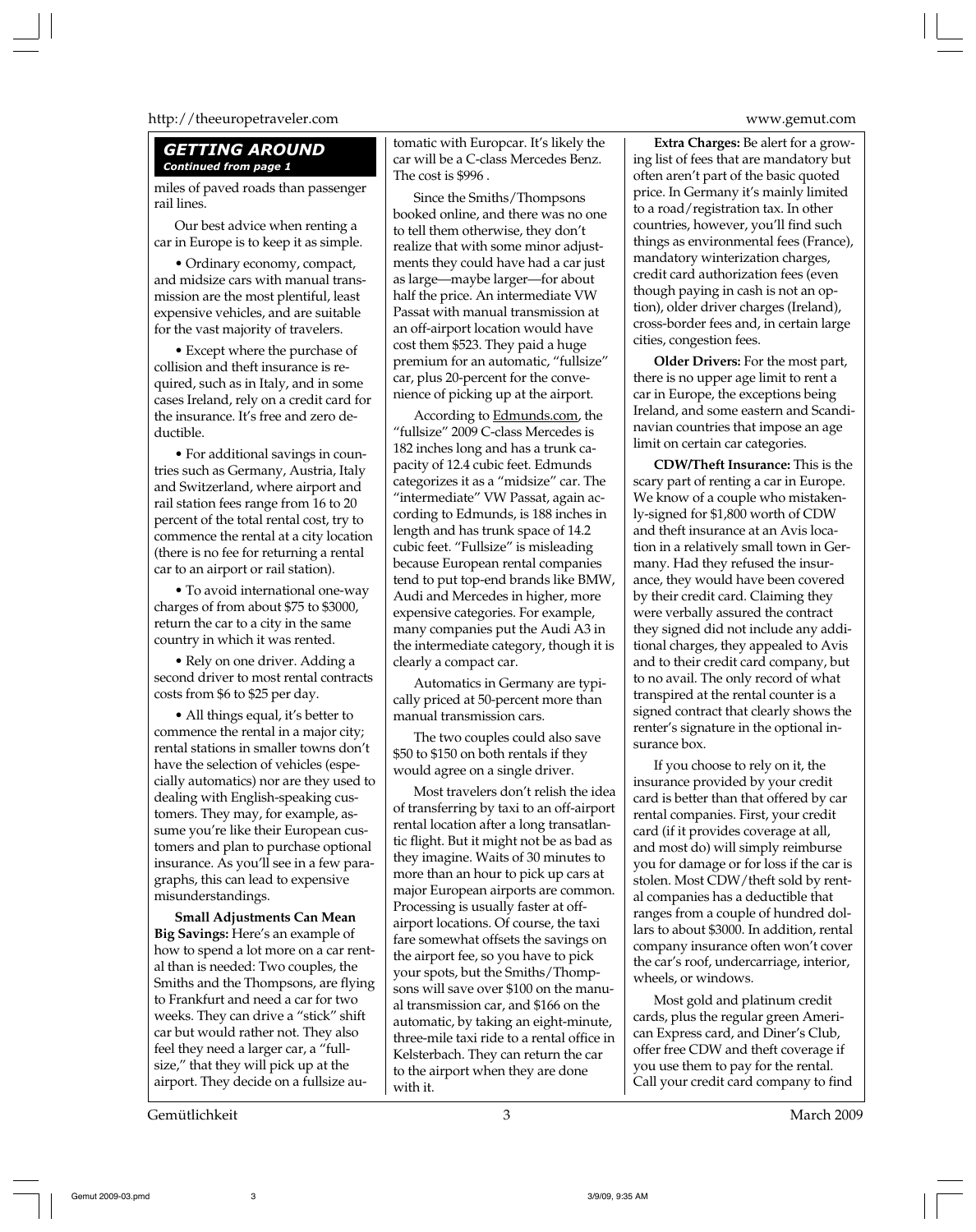out if your card offers coverage and the length-of-rental limits of that coverage. Mastercard typically restricts coverage to contracts of 15 days or less. Visa, Amex and Diner's cover up to 31 days.

Most credit card insurance is secondary to any other coverage you may have. (It is very unlikely your U.S. car insurance will cover you for rentals in Europe.) Thus if you buy insurance from the rental company you will likely invalidate your credit card's coverage, though Diner's Club offers primary coverage, and so does American Express's Premium Car Rental Protection. More later on this.

Generally speaking, credit card coverage is not available on cars rented in Italy, Ireland, Israel, Australia, and New Zealand. In those countries you must purchase CDW and theft insurance. Exotic and expensive cars may also be excluded from coverage.

To be reimbursed by your credit card's insurance you will have to provide damage documents and notify the credit card company of the loss within a specified period of time.

**Key Websites for the Traveler • www.gemut.com** Gateway site for travelers to Germanic Europe, including car rental, rail passes, hotel bookings, travel tips, and past issues (free access to back issues for subscribers; see log-on info on page 2).

**• www.viamichelin.com** The Michelin database of hotels and restaurants, plus great interactive trip planning tools

**• www.travelessentials.com** Guidebooks, maps, travel accessories, luggage, all at 10 percent off for subscribers. Use discount code gemut2009.

**• maps.google.com** Best maps on the web. Driving & walking. Zoom in-out. Great detail city & country. Satellite & terrain views.

**• bahn.hafas.de/bin/query.exe/en** German rail website, with train schedules throughout Europe, as well as Germany

**• www.sbb.ch/index\_e.htm** Swiss and European rail schedules

**• www.ski-europe.com** Top Web resource for skiers with much data on Alpine resorts

**• www.myswitzerland.com** Website of Switzerland's national tourist authority

**• www.germany-tourism.de** Germany's national tourist authority

**• www.austria.info/us** Austria's national tourist authority

**• www.historicgermany.com** Website for an alliance of historic German cities

**• www.thetravelinsider.info** Info on electronics for travelers — cell phones, computers, etc.

Gemütlichkeit 4 March 2009

Prior to your U.S. departure, contact your credit card company to find out if your card provides free rental car collision and theft insurance coverage in Europe.

For from \$15 to \$25 per rental, Amex card holders can purchase Premium Car Rental Protection, a policy that offers primary, zero deductible collision and theft coverage up to \$75,000 on all rentals. The policy also includes personal property, medical expenses, plus accidental death and dismemberment. This coverage is recommended in these circumstances:

• You plan to rent a car for an extended period of time up to 42 days.

• You plan to rent a vehicle not covered by normal credit card insurance, such as a nine-passenger van or luxury car worth more than \$50,000

• You want your credit card insurance to be "primary" rather than "secondary."

If you still have your heart set on buying CDW/theft insurance, make sure you get it prior to the trip. You'll pay less than at the car rental counter. Most companies sell a "super CDW" coverage that reduces the deductible.

### CDW/Theft in Italy

In Italy, there is no choice, you must purchase CDW and theft insurance. The question is, will any credit card reimburse you for the amount of the deductible? I have read that Visa and American Express cover deductible in Italy. However, based on information published on the Amex website, and later confirmed by telephone, it seems clear: Amex cards do not provide any insurance coverage on cars rented in Italy, period. (Cars rented in other countries and *driven* in Italy are covered, however).

Visa may be a different story. Curiously, Visa does not list Italy among its non-covered countries. But here's the tricky bit; the Visa website says its coverage becomes secondary (read invalid) if the cardholder has other insurance, which of course is the case in Italy where CDW/theft is required. A Visa supervisor, however, told us that, since CDW/theft is mandatory in Italy, Visa will cover

#### www.gemut.com http://theeuropetraveler.com

whatever the auto rental company's insurance does not, namely the deductible. At press time, that supervisor had promised to confirm this in writing, as the Visa website does not address the issue. So, for now, we are of the opinion that cars rented in Italy, and paid for with a Visa card that covers CDW/theft, are covered to the amount of the deductible. However, all Visa's requirements that apply to CDW/theft insurance coverage must be met. Check with Visa.

#### Booking Via Overseas Brokers

When renting a car through a European company—mostly U.K. based brokers like Argus or Nova or directly from an overseas supplier such as Europcar, insurance is almost always included, but with a high deductible. However, this included insurance, which "protects" the renter from damage and theft, as mentioned earlier, often does not cover damage to certain parts.

A bigger problem is that once you make a booking that includes CDW/theft (except in the Italy instance noted above), most credit card insurance is invalidated. You are thus on the hook for a deductible that is typically  $\epsilon$ 1000 to  $\epsilon$ 3000. To get that deductible down to zero will require the purchase of extra insurance at the time of rental, and typically add another \$15 to \$40 per day to the cost of the rental. You're better off getting a quote that makes CDW/theft optional. That way you can rely on your credit card for the coverage.

There are other factors to keep in mind when booking with a company headquartered on foreign soil.

• You will probably book and pay in euros in Europe. Most credit cards charge a two to three-percent foreign transaction charge.

• If the quote is in euros, and does not require prepayment, you really don't know the final price in dollars until it appears on your credit card statement. Last year, if you booked a  $E$ 500 rental in early February, the dollar price was about \$725. But by the time you paid for it in mid-July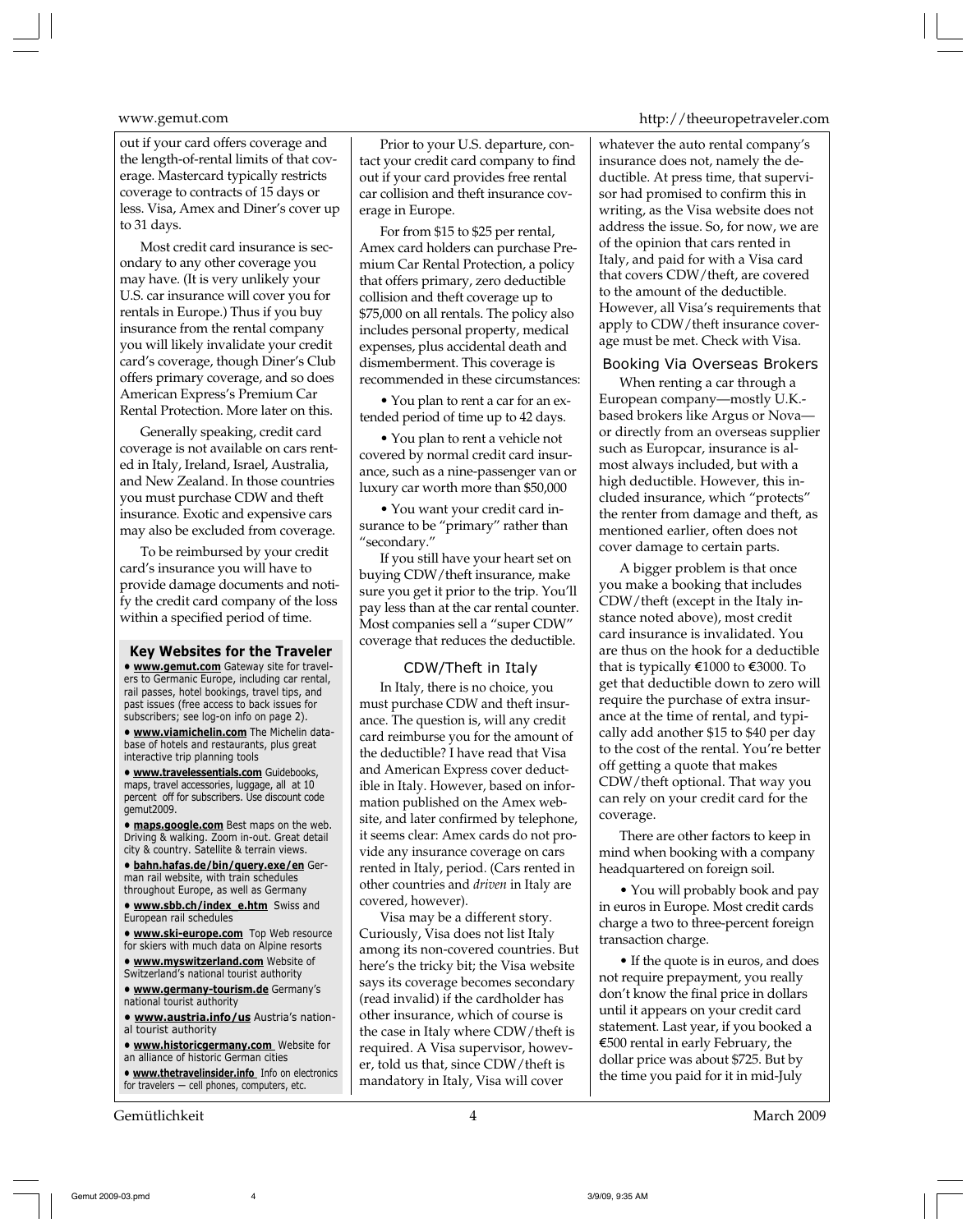#### http://theeuropetraveler.com www.gemut.com

the cost was \$795. That's why we recommend bookings guaranteed in U.S. dollars with no penalty to cancel. That way, if the price goes down you can cancel and rebook. If it goes up, you're locked in to the lower price.

• Many overseas brokers charge cancellation fees.

#### Navigation

In most cases, GPS is free only on more expensive cars, though you may luck into an intermediate or even a compact car that has built-in navigation. As an add-on, GPS ranges in price from about \$4.50 to \$20 per day, depending on the rental company and country. If you order a GPS option with your rental car it will very likely be a hand-held Garmin or Tom-Tom portable unit. It almost surely will not provide coverage outside the country where the rental commences.

For frequent travelers who want a basic GPS with Europe maps, we suggest Garmin's Nuvi 270. New ones are available on eBay for about \$200. Used units from reliable eBay sellers are on sale for about \$120.

#### Choosing a Car Category

There are no Ford Victorias or Lincoln Town Cars in European rental fleets. That level of passenger room and trunk space doesn't exist. Larger top-end S-class Mercedes, 7- Series BMWs, and Audi A8s can be rented, but they start at about \$1200 per week, require two credit cards at pickup, can't be driven into Italy or any eastern country, and may be excluded from insurance coverage by your credit card.

**Subcompact:** Typical cars: Opel Corsa, VW Polo, Fiat Punto. Okay for two persons not interested in burning up the Autobahn. Trunk space is small and often there is no air-conditioning.

**Compact:** Typical cars: Opel Astra, VW Golf, Ford Focus, Peugeot 307. Comfortable at 80 to 90mph. Good trunk - figure one big suitcase and two small ones, or two large ones, plus room for a garment bag and/or a soft duffel or two. Both twodoor and four-door models, occasionally comes with a sunroof. Fine for three adults who go easy on luggage.

Gemütlichkeit 5 March 2009

#### Air-conditioned.

**Intermediate:** Typical cars: Opel Vectra, Fiat Croma, VW Passat, Renault Laguna, Peugeot 408. Our recommended category for two couples. O.K. on the Autobahn but underpowered with four people and luggage. Beware of companies that put cars like the Audi A3 and the BMW 118 in this category. These are compact cars and not suitable for four people.

**Standard:** Typical cars: Audi A4, BMW 3 series, Mercedes B-Class. The cars may be a tad more upscale than the intermediate category, but they are no larger, just more expensive.

**Fullsize:** Typical cars: Mercedes C-class, Opel Signum, Peugeot 607. Fullsize is a misnomer. Most of the cars in this category are no larger, in some cases smaller, than the intermediate VW Passat. If you want a nicer car, by all means rent a fullsize; but if you're only moving up for extra passenger and luggage space, forget it, you're wasting money.

**Station Wagon:** Sometimes referred to in Europe as a Kombi. Come in three sizes - compact (VW Golf, Opel Astra), midsize (Vectra, VW Passat) and fullsize (Volvo V70). You pay more for a wagon than for the same model sedan. Can hold more gear but it is often exposed. For four people we like the midsize sedan over the compact wagon; more passenger comfort and almost as much luggage room. In a pinch, the midsize and fullsize wagons can carry five people but someone has to ride in the rear center seat.

No European sedans or wagons we know of have a front bench seat, so carrying six passengers is not an option in these vehicles.

**Vans:** Mostly seven and ninepassenger vehicles with three rows of seating, similar to US minivans. The nine-passenger assumes three persons per seat—three in front, three in the center seat and three in back. Sevenpassenger vans have front buckets, a shorter center bench seat or two buckets, and a rear bench. Minivans are fine for four or five people, but beyond that, luggage space is a problem. For six or seven passengers we

recommend two cars, one midsize, one compact, cheaper rental cost and more room.

Do not plan to rely on a credit card for CDW and theft insurance when renting a nine-passenger van. Some credit card companies exclude it from their insurance coverage. Vans become scarce every summer. Book early. It may be cheaper to rent two midsize sedans.

**Luxury Cars:** Power and engineering make them somewhat safer than the run-of-the-mill Opels, VWs, Skodas, and Fords, but at a hefty price. Expect to pay more than \$500 per week in Germany for an E-class Mercedes, 5-series BMW, or Audi A6. Weekly prices exceed \$1200 for S-Class Mercedes, 7-series BMW, or Audi A8. Check your credit card to see if its CDW/theft coverage applies to these vehicles.

#### **Rail Travel**

A couple of decades ago, it was standard operating procedure for North Americans traveling in Europe by rail to buy the standard 15 to 90 day Eurail pass that allowed them to ride the rails throughout western Europe. They wanted to see as much as they could in a relatively short time; from Copenhagen to Paris to Vienna to Rome, they spent entire days—and nights—on trains. That changed in the late '80s and early '90s, when travelers began to want to explore smaller chunks of Europe, but in greater depth. It's a trend that has picked up even more steam in just the past few years, a reality reflected in the rail products now available for purchase in North America. There are three, four, and five-country passes, and one can also now buy a pass for most country pairs including Germany-Austria, Germany-Switzerland, Austria-Switzerland, Germany-France, Switzerland-Italy, Austria-Italy, and many others. Of course, single country passes are sold for nearly every European nation. Eastern Europe has come into the Eurail system and rail visits are now possible to such countries as Croatia and Romania. An important piece of the Eurail puzzle was put into place with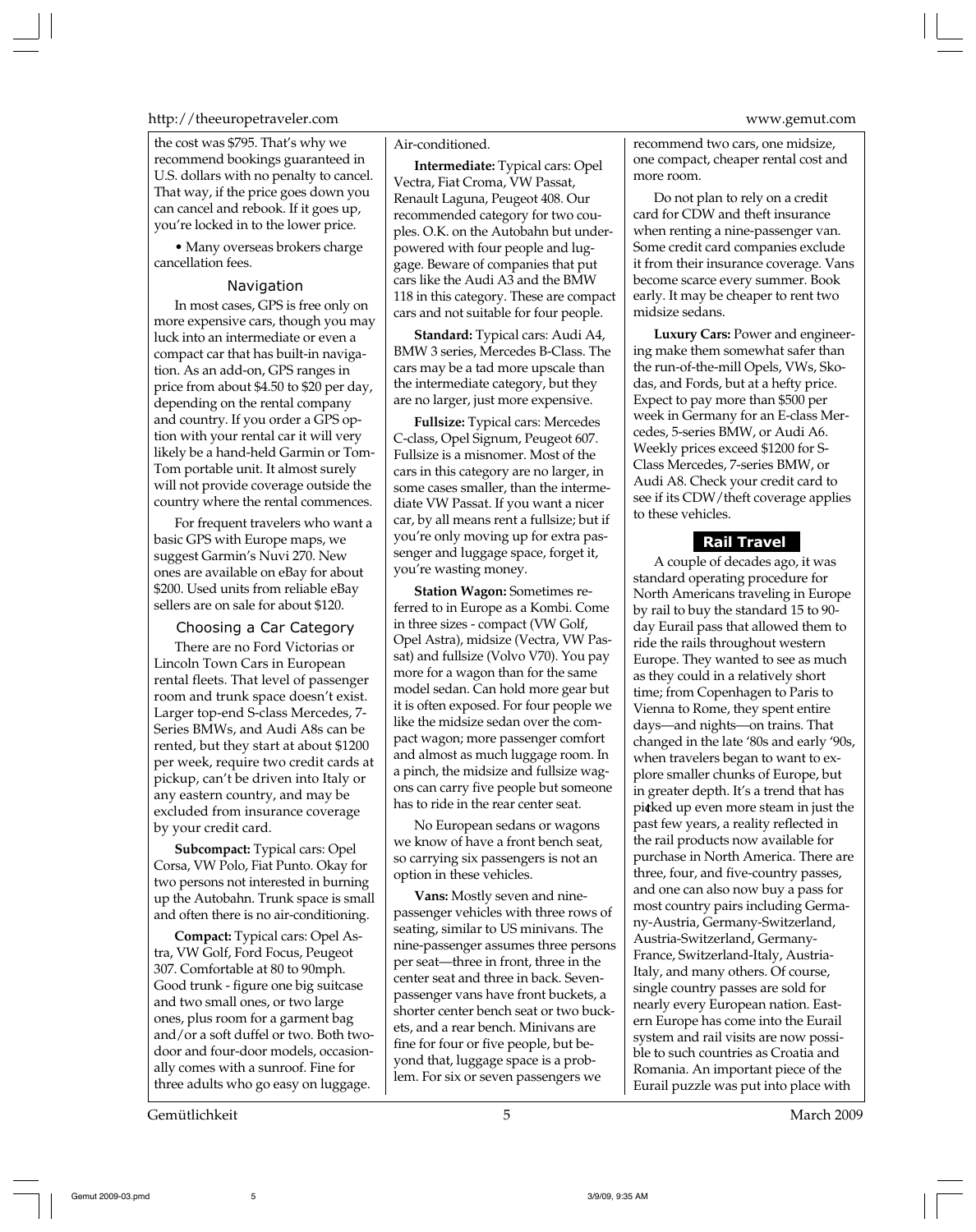the Czech Republic's recent addition to the Eurail system. Previously, the train traveler who wanted, for example, to visit Germany, Austria and the Czech Republic, a logical geographic threesome, had to buy a separate pass for the Czech Republic. Now it can be done on one pass, the **Eurail Select Pass** or the **Eurail Select Saver**. There are also Austria-Czech and Germany-Czech passes.

 A few passes have dropped in price. Last year at this time, the threecountry Eurail Select Saver pass was \$400 per person. Right now it's \$376. The 15-day **Global Saver Pass** is at \$593 per person, down from \$630 a year ago. The popular second-class **German Twin Pass**, however, is now \$195 per person vs. \$181 a year ago.

Don't expect much price cutting from the European rail system going forward. Higher fuel prices and Europeans' commitment to a green lifestyle is filling the continent's trains. You'll want to reserve seats on popular long-distance routes between major cities. Switzerland, of course, being the exception. Reservations in that country are needed only on the special scenic trains such as the **Glacier Express**.

**Point-to-Point Rail Tickets:** Not many North Americans know that it is possible to book and pay for city-tocity rail tickets at the websites of several national European railroads, including Germany and Switzerland. In most cases you can print the tickets on your own printer. Although rail passes issued in the USA continue to be the best deal for most, those who require only one, or perhaps two, point-to-point tickets, the cheapest place to buy them is probably at the website of the railroad of the country where travel will commence. The German rail system, for example, offers long-distance fares as low at  $€39$ , based on advance purchase plus restrictions on refunds and changes. (Be wary, however, of the French Rail website which works hard to direct English-speaking users to the Rail Europe website where point-to-point tickets are often priced higher.)

You can also purchase point-to-

Gemütlichkeit 6 March 2009

point tickets at www.gemut.com (in the right-hand column, under the heading "Plan Your Trip," click "Rail Passes & Tickets"). Our site is now affiliated with Rail Europe and we make a few dollars on each ticket or pass booked via our website.

**Rail Passes vs. Tickets:** The question of whether it's cheaper to buy a rail pass or individual tickets can be a difficult one, especially when it involves international travel, as it's sometimes hard to determine how much point-to-point tickets cost. First, try checking the website of the railroad for the country in which the trip will originate. If it's Germany, go to www.bahn.de, select your language from the header menu, and enter departure and arrival cities. If it's Frankfurt to Zürich, Paris, or Vienna, the site will probably give you a price. But if the destination is Warsaw, or Dubrovnik, or even Rome, you'll get timetables but maybe no fare quote. At that point you can try the abovementioned rail link at www.gemut.com.

If, when comparing the cost of international point-to-point tickets with a rail pass, you're unable to pin down the cost of the individual tickets, consider that the per person cost of the three-country, first-class Eurail Select Saver pass is \$75 per day. As this is written, Rail Europe is quoting oneway, second-class Frankfurt to Rome tickets, from \$156 to \$271.

**First or Second-Class?:** This very question, recently posted at an online travel forum, elicited this answer from a frequent traveler who commented on Swiss trains:

*Returning to our apartment from long days, we encountered crowded second-class cars and often had to stand in vestibules. On hot days there was better air conditioning, less crowding, and more comfortable seating in first-class. Swiss schools have "days out" for students. While many classes have "Reserviet" (reserved) cars, some do not and behavior varies—dramatically, depending on the teacher and parents. Before we upgraded to first-class, we had some unpleasant trips, including children climbing in the overhead luggage racks, and using them*

#### www.gemut.com http://theeuropetraveler.com

#### *as jungle gyms.*

Second-class travel is fine throughout most of western Europe, unless one encounters the foregoing circumstances. We recall a stifling, unairconditioned second-class car between Rostock and Lübeck one July day. Backpackers and their gear occupied almost every cubic foot of space, including the aisles and the overhead luggage racks. To contemplate making one's way the length of the car to use the toilet was to contemplate an attempt on Everest.

Fewer fellow travelers and more room make for better comfort and more relaxed traveling in first-class compartments. Nonetheless, secondclass seating aboard Germany's fast ICE trains is better than anything I've seen on Amtrak. The price difference is not as dramatic as on airplanes; first-class is roughly 50-percent more than second-class. Sometimes there is no choice; many Eurail passes are only available in first-class.

**Seat Reservations:** Given that Europeans are increasingly getting off their highways and onto the rails, seat reservations are a bit more advisable than they used to be.

• In Germany and Austria, reservations are usually not necessary, even on ICE trains. The exception is on Fridays and Sundays, when trains can fill up. Of course, some routes require reservations. You can find out which ones at www.bahn.de. Reservations in Switzerland are not needed at all, except on a few specialty trains.

• All seats in dining cars are open to anyone and you can nurse a beverage for an entire trip.

• A maximum 70 percent of seats on German trains are eligible for prebooking. That means the other 30 percent are on a first-come, firstserved basis. If you are traveling from the train's point of origin, just go early and grab one of the unassigned seats. If a Berlin-to-Frankfurt train originates at Berlin's Östbahnhof before stopping at the new Hauptbahnhof, where the majority of passengers will board, simply get on at the originating station, Berlin's Östbahnhof.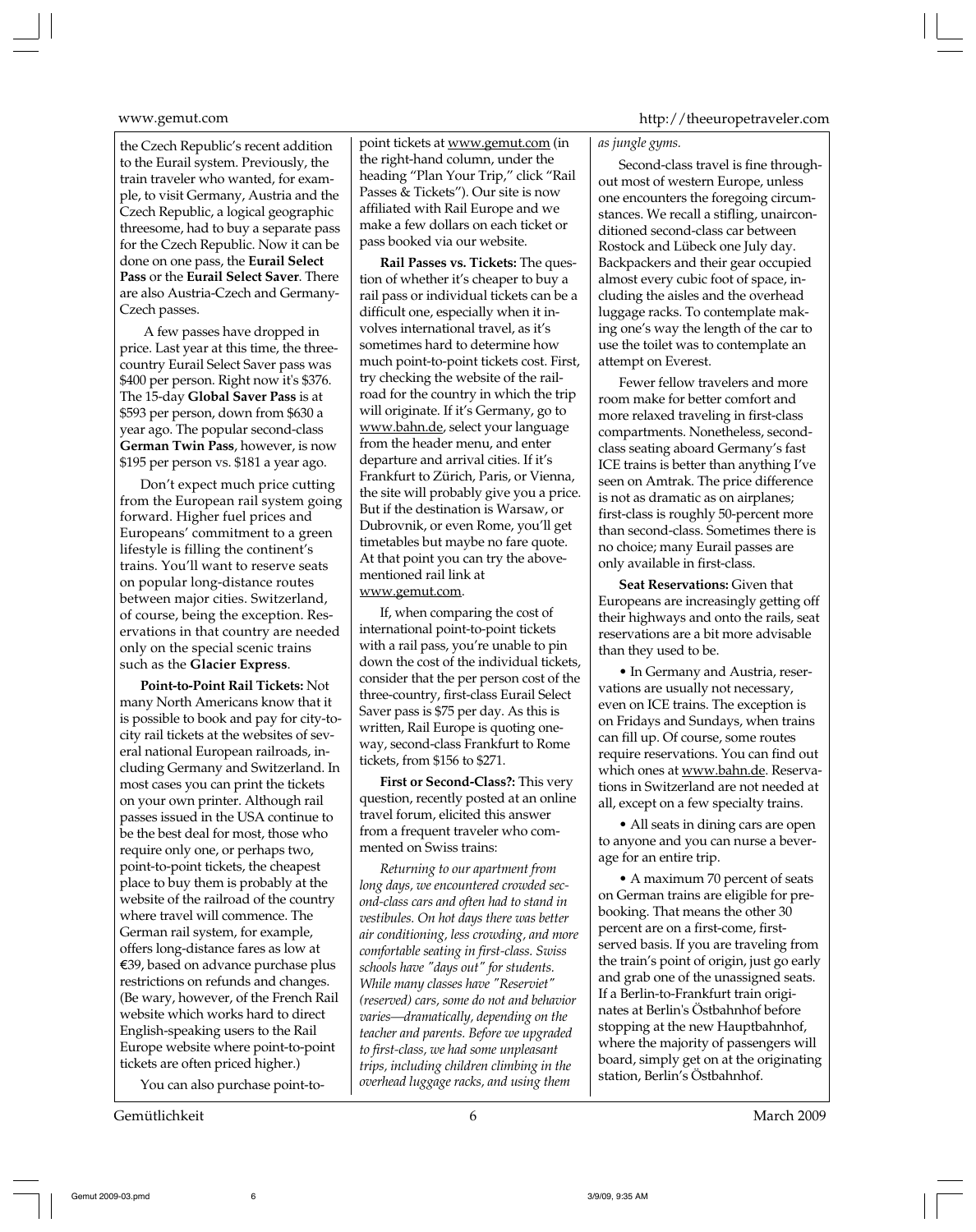#### http://theeuropetraveler.com www.gemut.com

• Reserved seats on trains are noted by a small card on the luggage rack above the seat. You'll see empty seats marked in this fashion. Check the card to see if you can occupy it. If, for example, you're on a Berlin-Frankfurt train and the reservation card says "Leipzig-Frankfurt," then you are free to sit in that seat between Berlin and Leipzig. If the card says "Berlin-Frankfurt" and the seat is still not occupied 15 minutes after the train has left the Berlin station, then the reservation is no longer valid and anyone can sit there.

 If you purchase point-to-point tickets via Gemut.com/Rail Europe, a seat reservation, if required, will be included. If you have a rail pass, we suggest waiting until you get to Europe to make seat reservations. It's three-euros and no shipping cost instead of \$11 per leg of the journey plus shipping starting at \$18.

#### **Discount European Airlines**

There are now dozens of small airlines operating intra-Europe flights. Their fares are often amazingly low. You've no doubt heard stories of e10 fares from London to Frankfurt. Though they are true, such prices come with restrictions and some inconveniences. **Germanwings.com** currently advertises a Cologne/Bonn-Milan fare of  $\epsilon$ 29 and a Cologne/ Bonn-Prague fare of €39. Fly to Rome from Cologne for €99. To check a bag costs another  $$5$ , but that's if you book and pay online; at the airport it's  $E10$  for each bag. To reserve a seat is another  $\epsilon$ 5. I was able to book a oneway, Cologne/Bonn to Milan flight, check one bag and reserve seat 12C from an online chart for  $\epsilon$ 39.99 (about \$51). Intra-Europe air may be a better solution than a one-way car rental for those who want to fly into Frankfurt or Amsterdam and return home from Rome or Milan. Currently it costs over \$600 just for the one-way international fee, plus the cost of the rental itself, to get a rental car in Amsterdam and drop it in Rome. Another option is to rent a car for a few days in the north, then fly to Italy and rent a second car. Though you'll miss the scenery along the way, you'll save time

and the high drop fee. Be careful about luggage. Most discounters apply heavy penalties for heavy bags. You may also find yourself in some off-the-beaten-track airports. Frankfurt's **Hahn Airport**, for example, which serves many discount airlines, is nearly 90 minutes by car from the city of Frankfurt.

Don't call your travel agent to book intra-Europe discount flights, most of these airlines must be booked online. A good starting point to get a sense of which airlines service which cities, go to www.euroflights.info. Or use www.flycheapo.com's route index to determine the airlines that serve your destinations. ĨX.

### *DANUBE CRUISE Continued from page 1*

ty of time for exploring Budapest individually. Very knowledgeable Englishspeaking representatives from a local tourist agency were available daily at the hotel to provide information and assist with making personal arrangements such as restaurant reservations and private guided tours to specific places of interest.

On the fourth day in Hungary we boarded a bus for the drive southward across the Great Plain to the **Tanyacsárda**, a country inn in Lajosmizse. Although the restaurant is set up to handle large numbers of people (especially in the summer), the meal they served was very good country-style fare, accompanied by local wines and live music from an enthusiastic Gypsy band. After lunch we walked outdoors to a set of wooden bleachers overlooking an open-air arena to watch the Hungarian version of a rodeo, with impressive trick-riding, wagon races, and displays of unique Hungarian gray longhorn cattle.

Late that afternoon we returned to Budapest to board the River Cloud, our ship for the next leg of the journey. Built in 1996, the River Cloud is the most elegant ship on the Danube, the only one constructed in 1930s style, with burledwood paneling, plenty of polished brass, and classic teak decks where passengers can lounge on wooden deck chairs, practice on the putting green, or sip cocktails while watching the scenery glide by.

"It's like traveling on the Orient Express," said Harry Ripson who's been captain of the River Cloud since its first

The ship carries a maximum of 90 passengers, with 35 well-trained crew members running the hotel, restaurant, bar, and sailing operations. All the cabins have outside-facing windows or portholes and feature rosewood furniture, tile-and-marble bathrooms with golden fixtures, televisions, minibars, and fresh flowers.

voyage.

 In the elegantly decorated restaurant, attentive waiters served multicourse meals that rivaled the best restaurants of Europe. Using fresh, local ingredients, the chefs prepared dishes showcasing the regional specialties of the countries our cruise passed through. Each course was beautifully plated, and no dish was served twice on the entire cruise. It's not often one gets a chance to eat pasta that has been swirled in a huge hollowed-out wheel of Parmigiano-Reggiano until it is completely coated with melted cheese and ready for a garnish of shaved white truffles.

I have to admit I was really impressed. Service in the restaurant (and throughout the ship) was friendly, unpretentious, and impeccable. And all the excellent European wines served at meals were included in the price of the tour (not so on many cruises).

The comfortable Art Deco-style barand-lounge area was the social gathering place on the ship, as well as the venue for musical performances and educational lectures on the history, cultures, and cuisines of the Danube lands. Shore excursions (also included in the tour price) offered multiple options—bicycle tours, museum visits, hikes to castle ruins overlooking the river—led by the ship's staff and highly qualified local guides.

Our itinerary took us from Budapest to Bratislava, the capital of Slovakia; Vienna, Austria, for two days of sightseeing, operas, and concerts; along Austria's winding Wachau Valley, with visits to a wine village and the massive **Benedictine Abbey of Melk**; and finally on to the historic cities of Passau and Regensburg in Germany.

Gemütlichkeit 7 March 2009